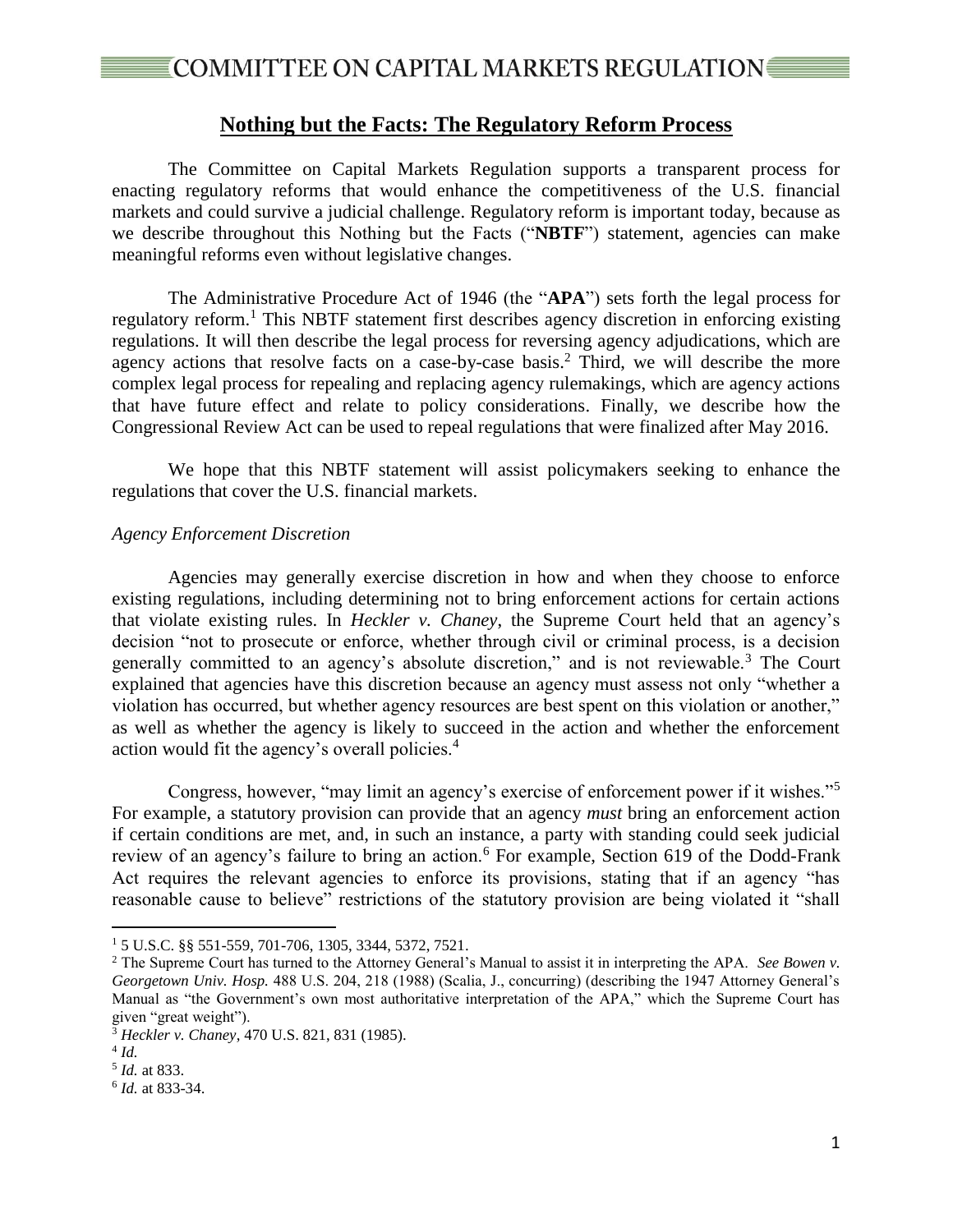# $\epsilon$  COMMITTEE ON CAPITAL MARKETS REGULATION  $\epsilon$

order" the regulated entity to "terminate the activity."<sup>7</sup> However, if the rule implementing that statute fails to specify or is unclear about what actions constitute a violation, then agencies would retain some discretion in determining whether a violation occurred and thus whether to bring an enforcement action.

An agency can also alter enforcement priorities by, for example, amending or rescinding and replacing related guidance, such as interpretations of rules, internal policies and manuals. These actions are not subject to the APA's lengthy rulemaking process.<sup>8</sup>

### *Adjudications*

Adjudications are not subject to the APA's rulemaking process, so agencies can quickly issue adjudications, including reversals of prior adjudications. However, adjudications must satisfy the APA's "arbitrary and capricious" standard. If a federal court determines that an adjudication has violated that standard then it may overturn the agency's decision.<sup>9</sup>

In order to ensure that an action is not "arbitrary and capricious," a government agency must have a rational basis for its adjudication. Specifically, the Supreme Court has stated that in applying the arbitrary and capricious standard, a court will examine whether the agency has "examine[d] the relevant data and articulate[d] a satisfactory explanation for its action including a rational connection between the facts found and the choice made."<sup>10</sup> In other words, a reviewing court will "consider whether the decision was based on a consideration of the relevant factors and whether there has been a clear error of judgment."<sup>11</sup> The Supreme Court has listed a number of factors that are to be considered in applying the arbitrary and capricious standard, including the following:

- 1. Did the agency rely on factors Congress has not intended it to consider?
- 2. Did the agency fail to consider an important aspect of the problem?
- 3. Did the agency offer an explanation that runs counter to evidence before the agency?
- 4. Is the agency's action so implausible that it cannot be ascribed to be a product of agency expertise?<sup>12</sup>

This analysis helps ensure the agency's adjudication is rationally connected to the facts before it. By way of example, when the Financial Stability Oversight Council rescinded its designation of GE Capital Global Holdings LLC ("**GE**") as a systemically important non-bank it made significant efforts to establish a record demonstrating the rational basis for its action. It did so by releasing a 20-page order that explained the basis for rescission, including the fact that

<sup>7</sup> Pub. L. 111-203, § 619(e), 124 Stat. 1376, 1627 (2010).

<sup>8</sup> *See* 5 U.S.C. § 553(b); *Perez v. Mortgage Banker's Ass'n*, 135 S. Ct. 1199, 1206 (2015).

<sup>9</sup> *Id.*

<sup>10</sup> *Motor Vehicle Mfr. Ass'n v. State Farm Mut. Auto. Ins. Co.*, 463 U.S. 29, 43 (1983) (internal quotation marks and citations omitted).

<sup>11</sup> *Id.*

<sup>12</sup> *Id.*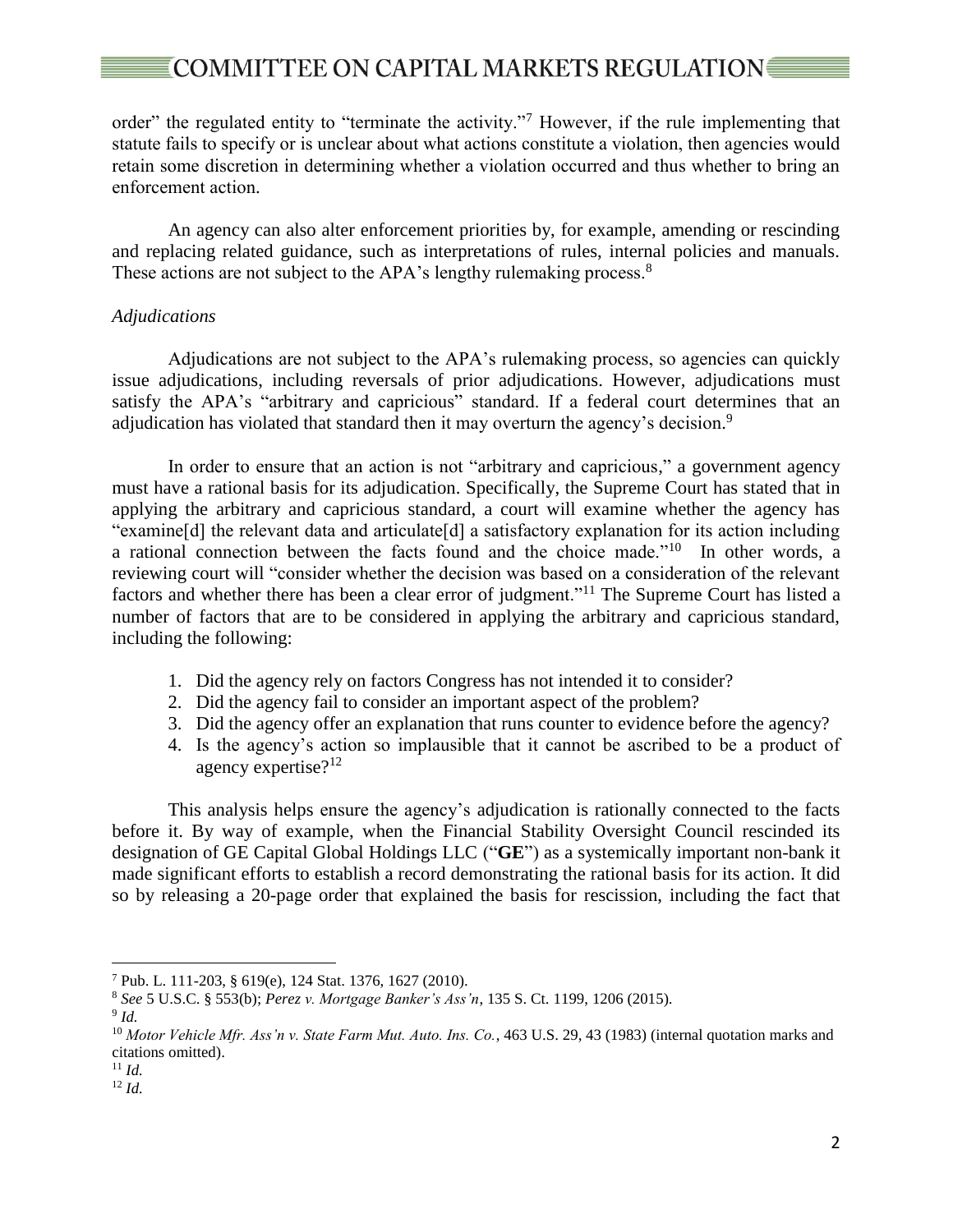# $\epsilon$ COMMITTEE ON CAPITAL MARKETS REGULATION

GE's total assets had declined by more than 50%, GE had shifted away from short-term funding, and GE no longer owned any depository institutions.<sup>13</sup>

### *Rulemakings*

In order to amend, rescind, or replace existing rules, agencies must generally comply with the APA's procedural requirements for rulemakings and the requirement that its actions not be arbitrary and capricious. 14

The APA's procedural requirements are that that the agency: (1) publish notice of a proposed rulemaking in the Federal Register; (2) give an opportunity to the public to comment on the proposal; (3) issue publication of a concise general statement of the rule's basis and purpose in the final rule; and (4) publish the final rule at least 30 days before it becomes effective. 15

Of course, the APA's rulemaking process has been interpreted by the courts to include certain affirmative obligations. For example, in order to effectively provide an opportunity for the public to provide comments, the agency must: (a) disclose the relevant information on which the agency based its decision; and (b) address the vital questions raised by comments that are "of cogent materiality."<sup>16</sup> To satisfy (b), an agency does not need to address every comment it receives, however, it must respond to comments that "cast doubt on the reasonableness of the rule the agency adopts."<sup>17</sup>

To satisfy the requirement that the agency adopt a concise general statement of the basis of the rule and its purpose, the agency must "provide an adequate account of how the rule serves the objectives set out in the governing statute."<sup>18</sup> This means that the agency "is not free to substitute new goals in place of the statutory objectives without explaining how [the] actions are consistent with [the agency's] authority under the statute."<sup>19</sup>

Even if the procedural requirements of the APA are met, courts can still overturn a rule if the agency violated the APA's arbitrary and capricious standard.<sup>20</sup> Common factors that the

<sup>&</sup>lt;sup>13</sup>Financial Stability Oversight Council, Basis for the Financial Stability Oversight Council's Rescission of Its Determination Regarding GE Capital Global Holdings, LLC (June 28, 2016), *available at*  https://www.treasury.gov/initiatives/fsoc/designations/Documents/GE%20Capital%20Public%20Rescission%20Bas is.pdf.

<sup>14</sup> 5 U.S.C. § 551(5) (defining a rulemaking to include "formulating, amending, or repealing a rule); *id.* § 553(b) (establishing rulemaking procedures); *see, e.g.*, *Motor Vehicles Mfrs. Ass'n v. State Farm Ins. Co*., 463 U.S. 29 (1983) (Court reviewing changes to existing rules under the APA)); 5 U.S.C. § 706.

 $15\,5\,$  U.S.C. § 553(b), (c), (d).

<sup>16</sup> *United States v Nova Scotia Food Prods. Corp*., 568 F.2d 240, 252(2d Cir. 1977).

<sup>17</sup> *Balt. Gas & Elec. Co. v. U.S.*, 817 F.2d 108, 116 (D.C. Cir. 1987).

<sup>18</sup> *Independent U.S. Tanker Owners Committee v. Dole,* 809 F.2d 847, 849 (D.C. Cir. 1987).

<sup>19</sup> *Id.* at 854.

<sup>20</sup> *See* 5 U.S.C. § 706.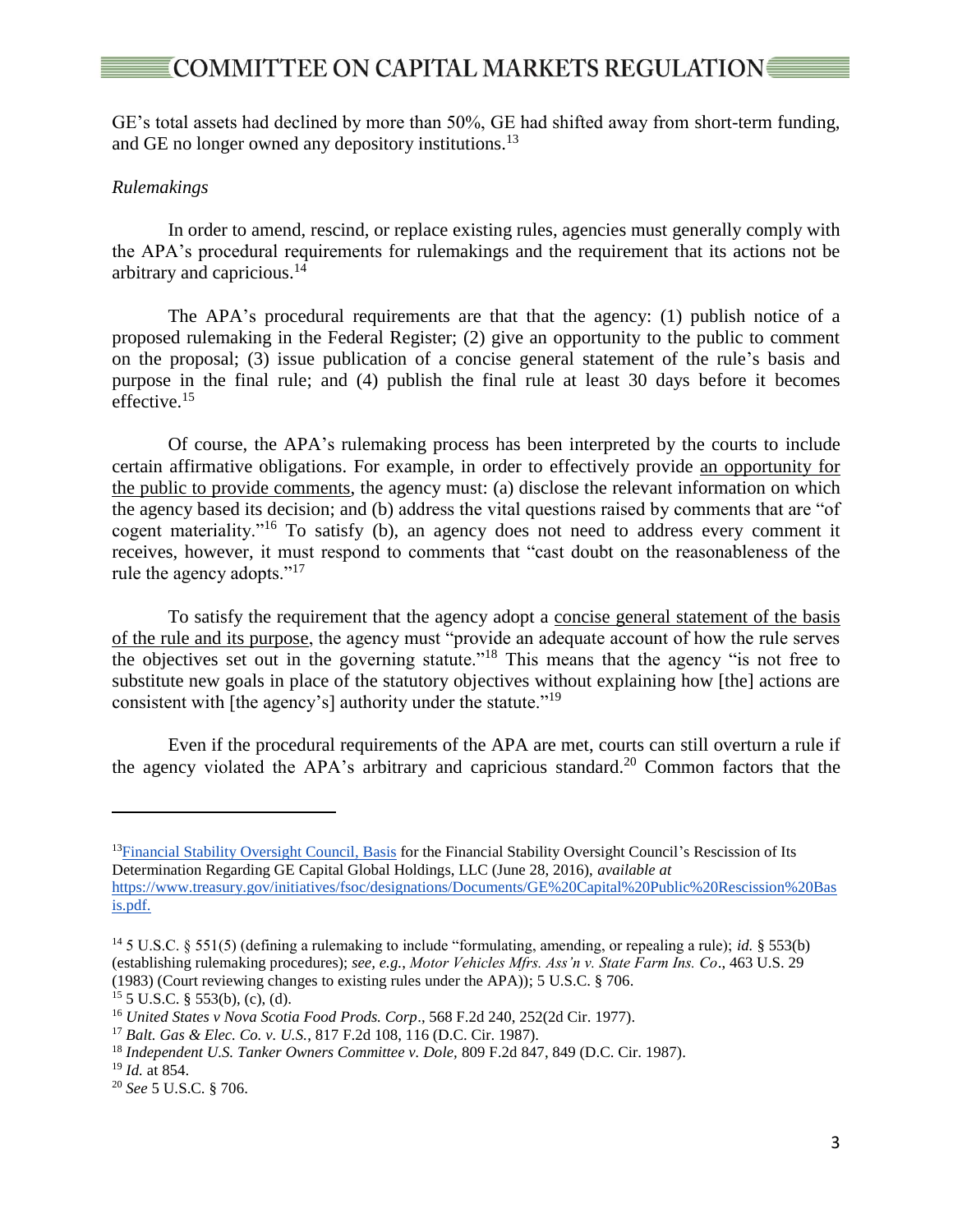## 

courts consider in applying the arbitrary and capricious standard are set forth in the adjudication section of this statement. The Supreme Court has also set forth specific requirements for how the arbitrary and capricious standard will be applied to the rescission or replacement of existing rules.

In *Motor Vehicles Manufacturers Association v. State Farm Insurance Co.*, <sup>21</sup> the U.S. Supreme Court stated that an agency that changes course by rescinding a rule must supply a reasoned analysis for the change or else it will have violated the arbitrary and capricious standard. In that case, the Supreme Court further provided that agencies must consider alternatives to the revised rule.<sup>22</sup>

In its 2009 *FCC v. Fox Television Stations* decision, the Supreme Court held that to change a position an agency needs to acknowledge that it is changing its position and "show that there are good reasons for the new policy."<sup>23</sup> The agency does not, however, need to "demonstrate to a court's satisfaction that the reasons for the new policy are *better* than the reasons for the old one."<sup>24</sup> Instead, "it suffices that the new policy is permissible under the statute, that there are good reasons for it, and that the agency *believes* it to be better."<sup>25</sup> Where the prior policy engendered reliance interests, those interests must be taken into account in the agency's stated rationale for the new policy.<sup>26</sup>

The D.C. Circuit has also held that a rulemaking will be invalid if a challenger, who has standing, can show by clear and convincing evidence that the agency head or commissioners had an "unalterably closed mind". This inquiry focuses on the agency member's prejudgment, not on a failure to weigh the issues fairly.<sup>27</sup> Thus, agency officials will need to be careful not to make statements that they are not open to input from the public on proposals to amend or repeal and replace existing rules.

#### *Congressional Review Act*

Congress and the newly-elected President can also employ an infrequently used tool to override a rule adopted in the final months of the outgoing administration. The Congressional Review Act (" $CRA$ ")<sup>28</sup> allows for the House and Senate to adopt a joint resolution "disapproving" of a newly adopted regulation.<sup>29</sup> The CRA has been successfully used only once since it became law in 1996 $30$ , when it was used at the beginning of the George W. Bush administration to invalidate a rule on ergonomics standards promulgated at the end of the Clinton

<sup>21</sup> 463 U.S. 29 (1983).

<sup>22</sup> *Id.* at 43.

<sup>23</sup> 129 S. Ct. 1800, 1811 (2009).

<sup>24</sup> *Id.*

<sup>25</sup> *Id.*

<sup>26</sup> *Encino Motorcars, LLC. v. Navarro*, 579 U.S. \_\_\_ (2016), slip op. at 9-10.

<sup>27</sup> *C&W Fish Co. v. Fox,* 931 F.2d 1556, 1565-66 (D.C. Cir. 1991).

<sup>28</sup> 5 U.S.C. §§ 801-808.

<sup>29</sup> *Id.* § 802.

<sup>30</sup> Small Business Regulatory Enforcement Fairness Act of 1996, § 251, Pub. L. 104-121.